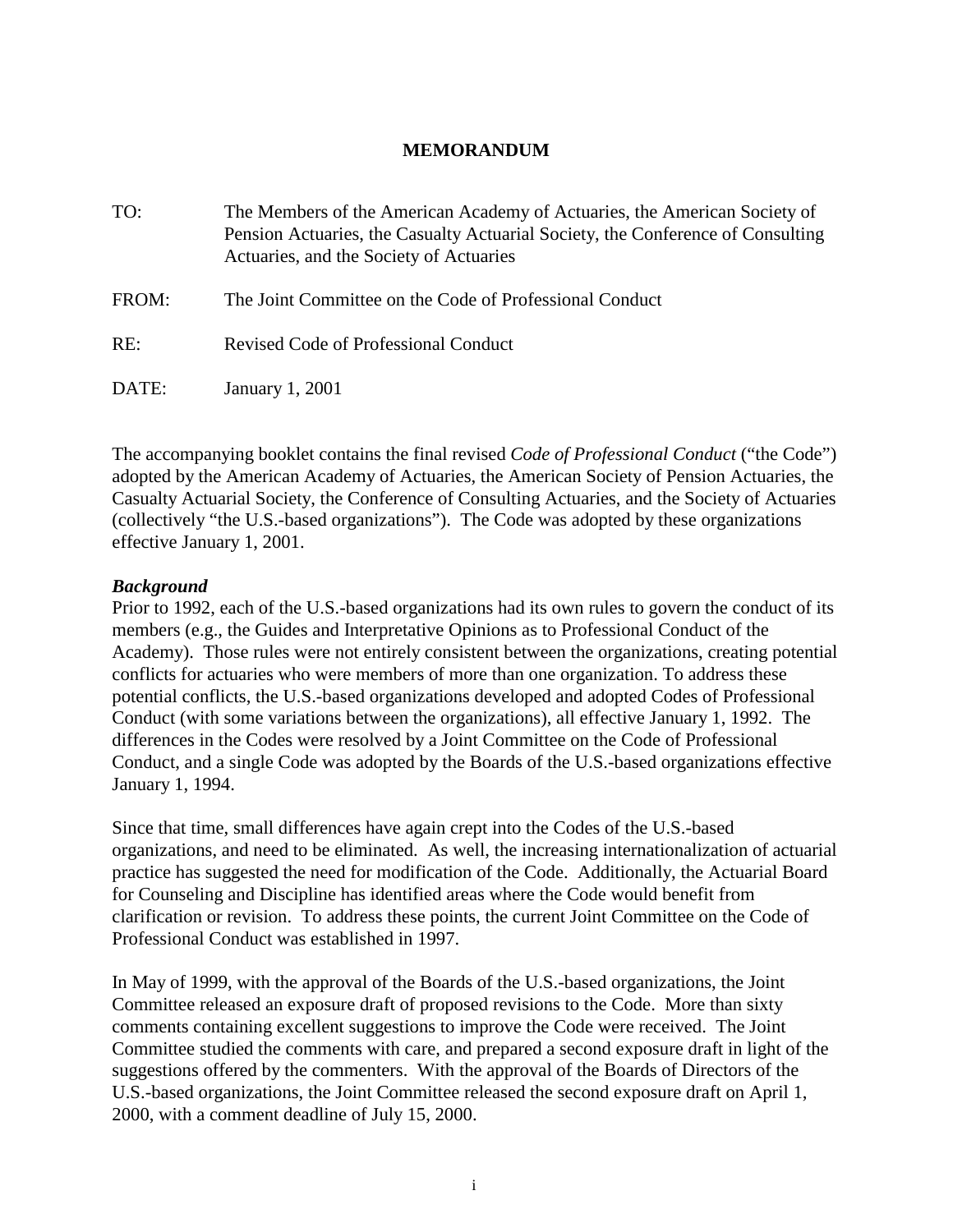Thirty-seven sets of comments on the second exposure draft, again containing excellent suggestions to refine the Code further, were received. The Joint Committee carefully reviewed all of the comments and prepared a proposed final Code reflecting the commenters' suggestions. Specific responses to comments received on the second exposure draft appear immediately below. The Joint Committee thanks all of those who submitted comments on the two exposure drafts.

# *Comments on Exposure Draft*

Comments received on the second exposure draft are broadly summarized in regular typeface; the Joint Committee's responses appear in **boldface**.

Many commenters offered general observations on the exposure draft. A number of the commenters expressed their agreement with the revisions that had been made and stated their overall satisfaction with the exposure draft. **The Joint Committee appreciated the positive response.** Some commenters expressed concern that the Code does not address specifically enough how it should be applied in the context of international practice. **The Joint Committee believes that the application of professional standards in the international context is an important topic, and has incorporated clarifying language into the introductory paragraphs of the Code. The Joint Committee believes, however, that the profession would benefit from more detailed guidance in this area than can be provided in the Code, and will therefore recommend to the leadership of the U.S.-based organizations that such additional guidance be provided in another forum.** One commenter opined that the proposed changes made the revised Code "more bureaucratic." **The Joint Committee disagrees, and believes that the revised Code is clearer in both structure and expression of intent than its predecessor.** Another commenter offered several editorial suggestions; **the Joint Committee agreed with many of them and added them to the Code.**

With respect to the introductory paragraphs, one commenter asked that the Code include a list of "Recognized Actuarial Organizations." **The Joint Committee believes it would be preferable for each U.S.-based organization to publish such a list in its Yearbook and on its Web site, and has made that recommendation to the leadership of the U.S.-based organizations.** Some commenters asked that terms in the introductory paragraphs such as "material violation" and "responsibility to the public" be separately defined; **the Joint Committee believes that these terms are understandable in context.** A few commenters offered specific editorial suggestions to the introductory paragraphs; **the Joint Committee incorporated those suggestions as appropriate.**

With respect to the definitions, a few commenters suggested changes to the definition of "Actuarial Communication"; **the Joint Committee revised the definition.** One commenter offered an alternative definition of "Principal"; **the Joint Committee found the suggested definition too complex, and did not make the suggested change.** Two commenters offered changes to the definition of "Actuary"; **the Joint Committee felt that the proposed changes were inappropriate and no change was made.** Several commenters offered changes to the definition of "Actuarial Services"; **the Joint Committee revised the definition.** Two commenters offered changes to the definition of "Confidential Information"; **the Joint Committee chose instead to address the comments by modifying Precept 9.** Other commenters offered revisions to the definition of "Recognized Actuarial Organization"; **the**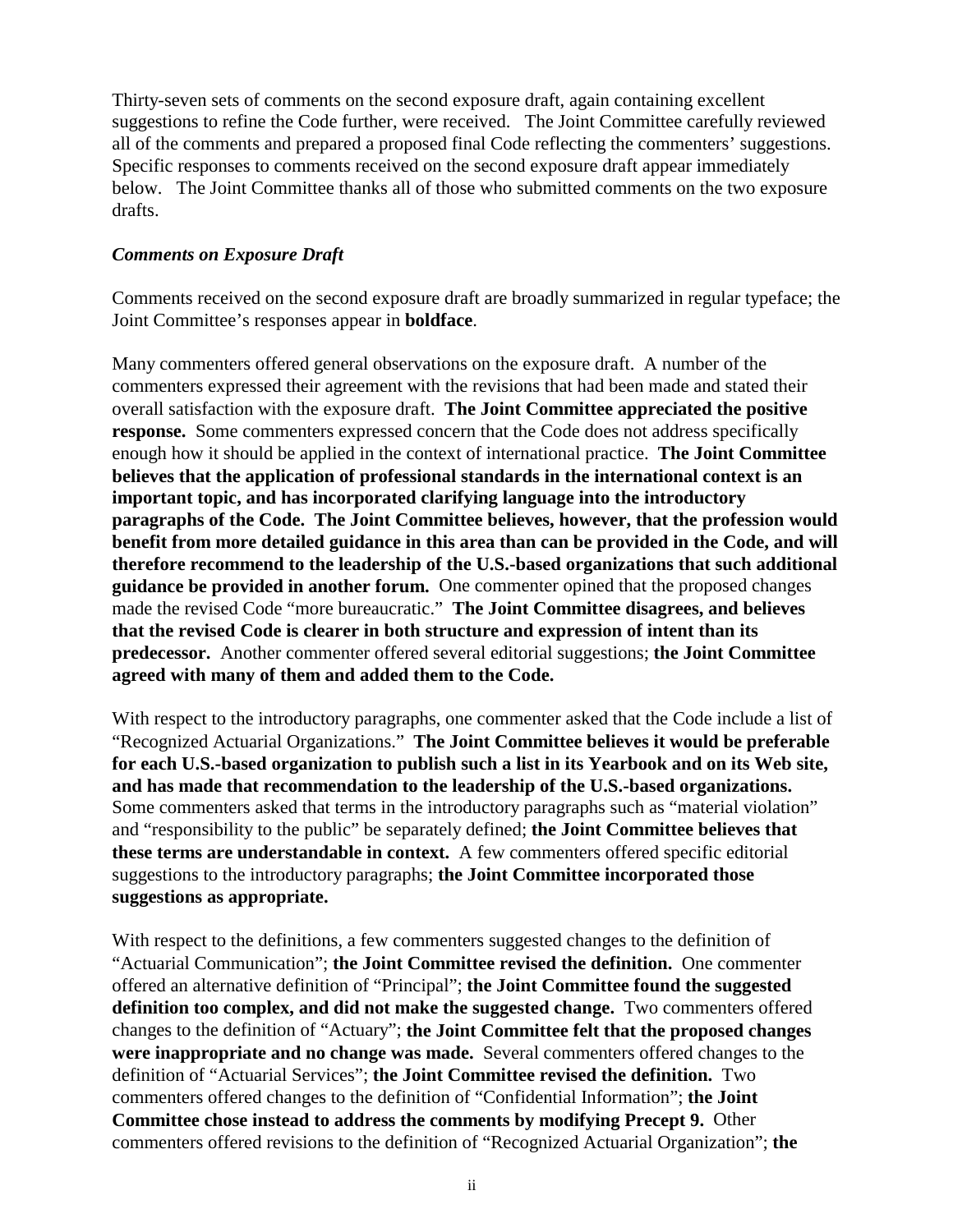## **Joint Committee discussed the proposed revisions but, ultimately, elected to retain its original definition with one minor revision.**

With respect to Precept 1, no comments were offered on the precept or on Annotation 1-1. However, a few commenters suggested clarifying changes to Annotation 1-2; **the Joint Committee revised the annotation.** A few commenters also suggested revisions to Annotation 1-3; **the Joint Committee did not agree with the suggestions, but did make one clarifying change.** Several commenters addressed Annotation 1-4; some felt that it demanded too much of the actuary, while others suggested that it be made even more rigorous. **The Joint Committee revised the annotation to clarify the scope of the actuary's responsibility, particularly with respect to maintaining the reputation of the profession.** One commenter suggested adding an annotation dealing with "moral turpitude"; **the Joint Committee believes that Annotation 1-4, as revised, is sufficient to address the commenter's concerns.**

With respect to Precept 2, one commenter suggested a clarifying edit; **the Joint Committee agreed with the suggestion.** Two commenters questioned the application of the precept to international practice; **the Joint Committee believes this topic can be better addressed in another context (***see* **responses to General Comments above).** One commenter asked whether the precept applies to work that has not traditionally been "actuarial"; **the Joint Committee believes the revised definition of "Actuarial Services" addresses this question.**

With respect to Precept 3, one commenter questioned the application of this precept to international practice; **the Joint Committee believes this topic can be better addressed in another context (***see* **responses to General Comments above).** Two commenters asked whether the precept requires compliance with common law, accounting standards or other generally-accepted, but not formally adopted, actuarial practices; **the Joint Committee believes these issues go beyond the scope of what should be addressed in the Code.** Two commenters objected to the inclusion of Annotation 3-3, which parallels language commonly included in the Actuarial Standards of Practice as adopted by the Actuarial Standards Board; **the Joint Committee believes this language enhances the value of the Code and elected to retain it.** Two commenters made minor editorial suggestions regarding Annotation 3-3; **the Joint Committee agreed with the suggestions.**

With respect to Precept 4 and its annotations, many commenters offered a wide range of comments and observations concerning the scope and phrasing of the Code's requirements for actuarial communications. However, one commenter observed that Precept 4 and its annotations were far too specific and argued that the Code should deal generally with actuarial communications but should leave the specifics to actuarial standards of practice. **The Joint Committee was persuaded by this latter argument, noting that the requirements for actuarial communications may often be nation-specific and that actuarial standards of practice are a better vehicle to address those requirements. Accordingly, the Joint Committee revised Precept 4 to require clearly that the actuary comply with applicable actuarial standards of practice on communications and deleted the annotations to the precept, except for the two annotations required by the International Actuarial Association of member organizations' codes of ethics.**

With respect to Precept 5, one commenter asked why the precept made references to "findings"; **the Joint Committee agreed with this comment and revised the precept.** Another commenter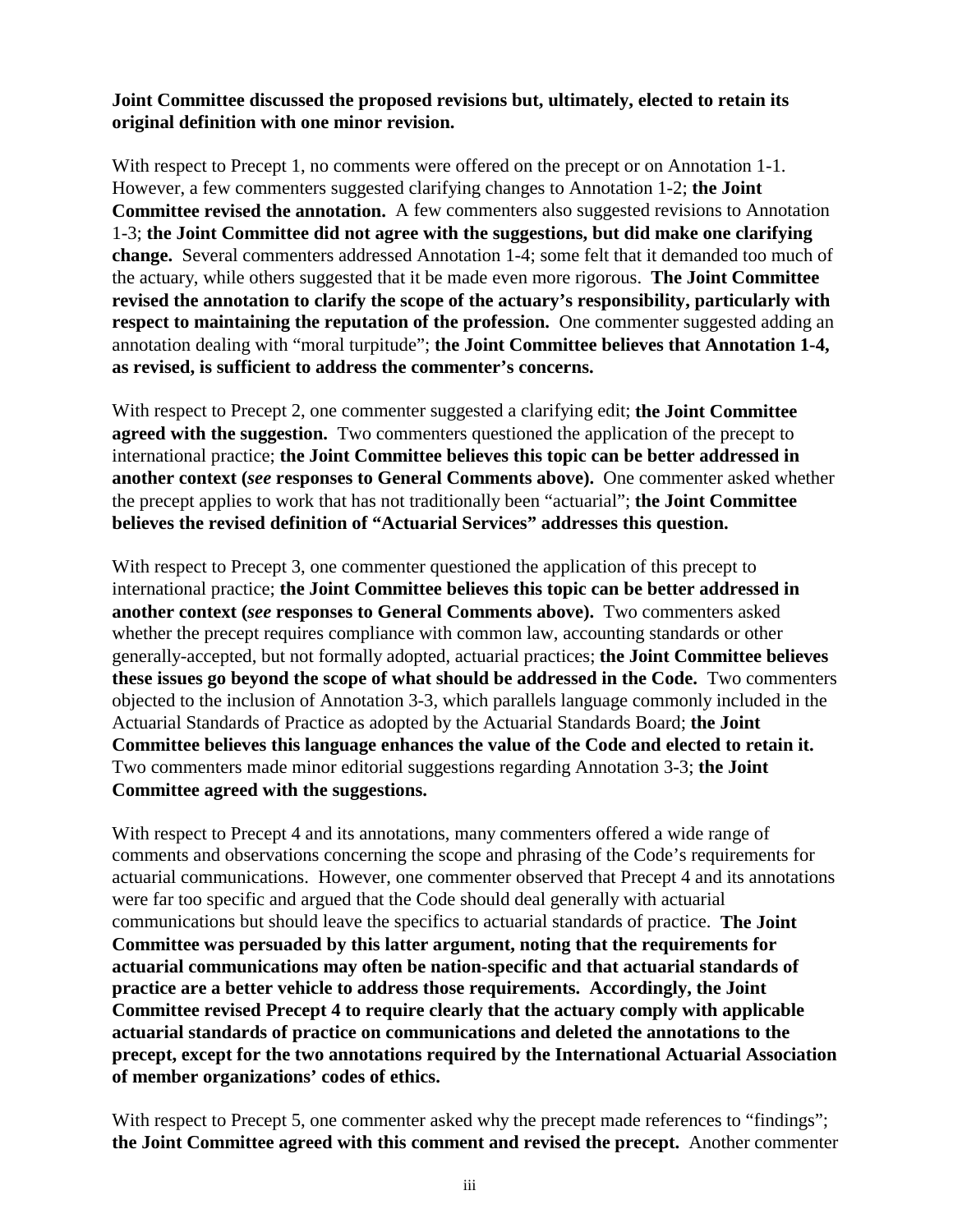disagreed with the inclusion of the phrase, "as appropriate"; **the Joint Committee believes the phrase clarifies the scope of the precept and elected to retain it.**

With respect to Precept 6, some commenters expressed concern that the actuary's obligations could not reasonably be met. **The Joint Committee revised the precept to reflect the actuary's obligations more clearly and appropriately.**

With respect to Precept 7, several commenters objected to the proposed scope and implementation of the precept, particularly with regard to past principals and prospective principals who are currently unknown. **The Joint Committee was persuaded by the comments and revised the precept to eliminate references to past principals and prospective principals who are not currently known by the actuary.**

With respect to Precept 8, a few commenters questioned the scope of the precept and one commenter offered a proposed revision to Annotation 8-1. **The Joint Committee believes that the precept is reasonable in scope and does not impose excessive burdens upon the actuary. The Joint Committee agreed with and incorporated the suggested alternative annotation with a few editorial revisions.**

No comments were received on Precept 9.

With respect to Precept 10, one commenter questioned the phrasing of the precept; **the Joint Committee revised the precept to address the commenter's concerns.** A few commenters questioned how an actuary can comply with Annotations 10-4 and 10-5 absent consent of the principal; **the Joint Committee recognizes that the Code cannot bind the actuary's principal and, therefore, elected not to attempt to do so in the annotations.** A few commenters expressed concern that Annotation 10-5 might require the actuary to provide actuarial work product without compensation; **the Joint Committee revised the annotation to clarify the actuary's obligations.**

One commenter objected to Precept 11 as being too onerous. **The Joint Committee disagreed, noting that the precept imposes no additional obligations beyond the current Code, and made no changes.**

No comments were received on Precept 12, although one commenter suggested moving Annotation 12-1 to the Definitions section. **The Joint Committee elected to leave the position of the annotation unchanged, but revised the annotation to make it less like a definition.**

Several commenters expressed approval with the proposed changes to Precept 13 and its annotations; others offered various suggested changes to clarify further the scope of the actuary's obligations. **The Joint Committee recognizes that the obligations imposed by this precept are particularly sensitive and that the precept therefore must be articulated as clearly as possible. The Joint Committee revised the precept and its annotations, incorporating many of the commenters' suggested revisions, in an effort to explain the scope and nature of the actuary's responsibilities as precisely as possible.**

No comments were received on Precept 14.